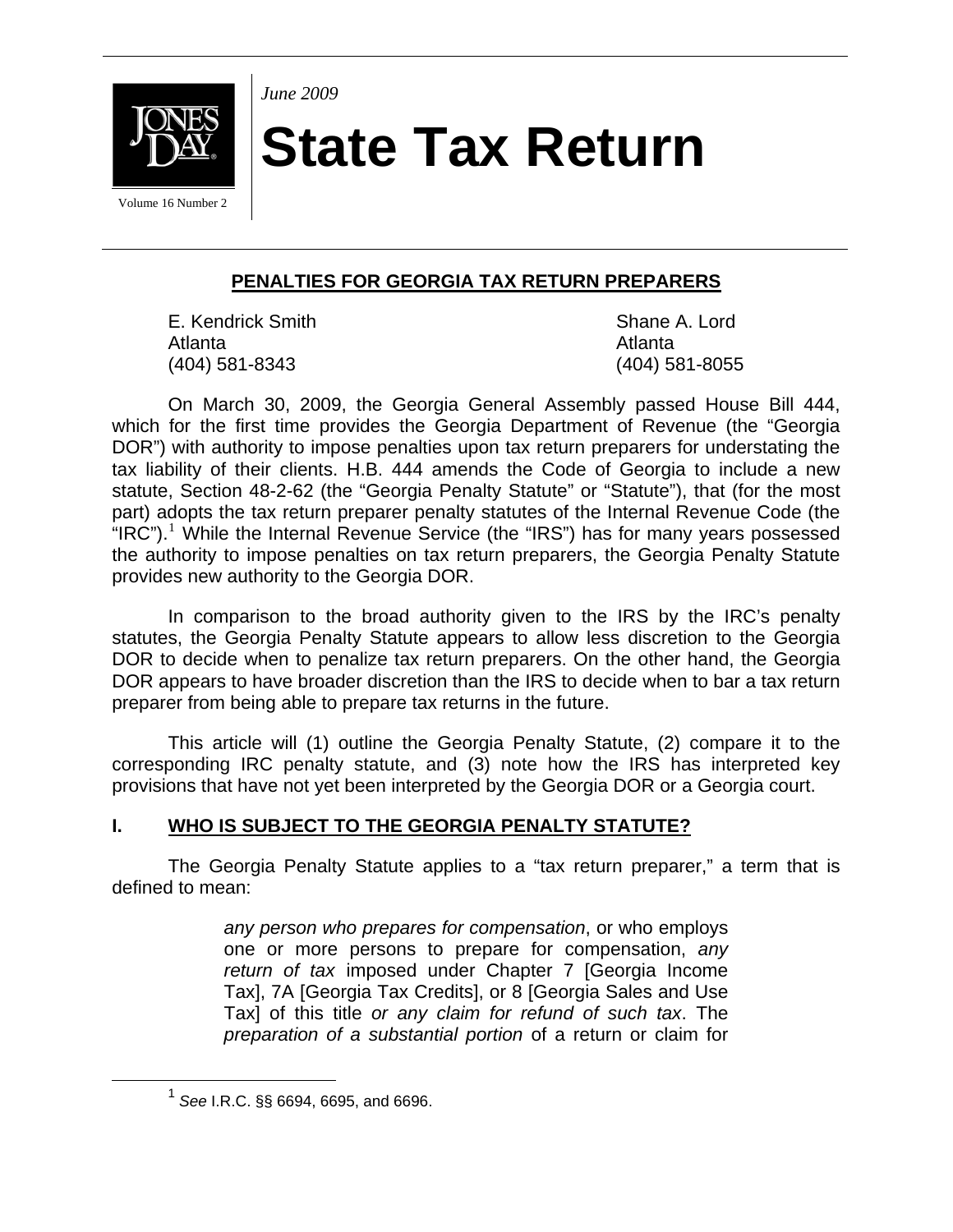refund *shall be treated as if it were the preparation* of such return or claim for refund.<sup>[2](#page-1-0)</sup>

While the full scope of this definition has not yet been clarified, the IRS broadly interprets the term "tax return preparer" in the IRC to include not only preparers of tax returns, but also those advising such preparers (*e.g.*, accountants, consultants, and attorneys).<sup>[3](#page-1-1)</sup> If the Georgia DOR chooses to adopt this IRS interpretation, then a broad range of tax professionals will now become subject to the Georgia Penalty Statute.

The IRS has further ruled that "no more than one individual associated with a firm  $\ldots$  is treated as a preparer with respect to the same return or claim for refund."<sup>[4](#page-1-2)</sup> The one responsible individual will be either the signing preparer or the individual with overall supervisory responsibility for the advice given by the firm with respect to the return or refund claim.<sup>[5](#page-1-3)</sup> The IRS designates the latter as the "nonsigning preparer," which is any preparer who is not a signing preparer. Examples of nonsigning preparers include those who provide advice (written or oral) either directly to a taxpayer or to preparers who are not associated with the same firm as the preparer who provides the advice.<sup>[6](#page-1-4)</sup> If the Georgia DOR follows the IRS in interpreting "tax return preparer" to include a broad range of tax professionals, then a class of nonsigning preparers similar to the one in the Treasury Regulations will need to be defined.

The Treasury Regulations provide that:

[o]nly a person … who prepares all or a substantial portion of a return or claim for refund shall be considered to be a preparer…. A person who renders advice which is directly relevant to the determination of the existence, characterization, or amount of an entry … will be regarded as having prepared that entry.<sup>[7](#page-1-5)</sup>

<span id="page-1-5"></span><span id="page-1-4"></span><span id="page-1-3"></span><span id="page-1-2"></span><sup>4</sup> *Id*. § 1.6694-1(b)(1). Also, Treasury Regulations provide that an individual or the firm with which the individual is associated may be subject to penalty. *See id*. § 1.6694-2(a)(2) and § 1.6694-3(a)(2).

<span id="page-1-0"></span> $\frac{1}{2}$  $2$  H.B. 444, § 1, 150th Gen. Assem., Reg. Sess. (Ga. 2009) (emphasis added) (hereafter "H.B. 444") (to be codified as O.C.G.A. § 48-2-62(a)(1)).

<span id="page-1-1"></span><sup>3</sup> I.R.C. § 7701(a)(36). *See generally* Treas. Reg. § 301.7701-15; *Id*. § 1.6694-1(b)(3) (providing an example of an attorney who was a tax return preparer); *id*. § 301.7701-15(a)(3) ("A person may be an income tax return preparer without regard to educational qualifications and professional status requirements."); *id*. § 301.7701-15(a)(1) ("A person who furnishes to a taxpayer or other preparer sufficient information and advice so that completion of the return or claim for refund is largely a mechanical or clerical matter is considered an income tax return preparer, even though that person does not actually place or review placement of information on the return or claim for refund."); *id*. § 301.7701- 15(a)(5) ("A person who prepares a return or claim for refund outside the United States is an income tax return preparer, regardless of his nationality, residence, or the locations of his places of business.").

 $<sup>5</sup>$  *Id.* § 1.6694-1(b)(1).</sup>

<sup>6</sup> *Id*. § 1.6694-1(b)(2).

<sup>7</sup> *Id*. § 301.7701-15(b)(1).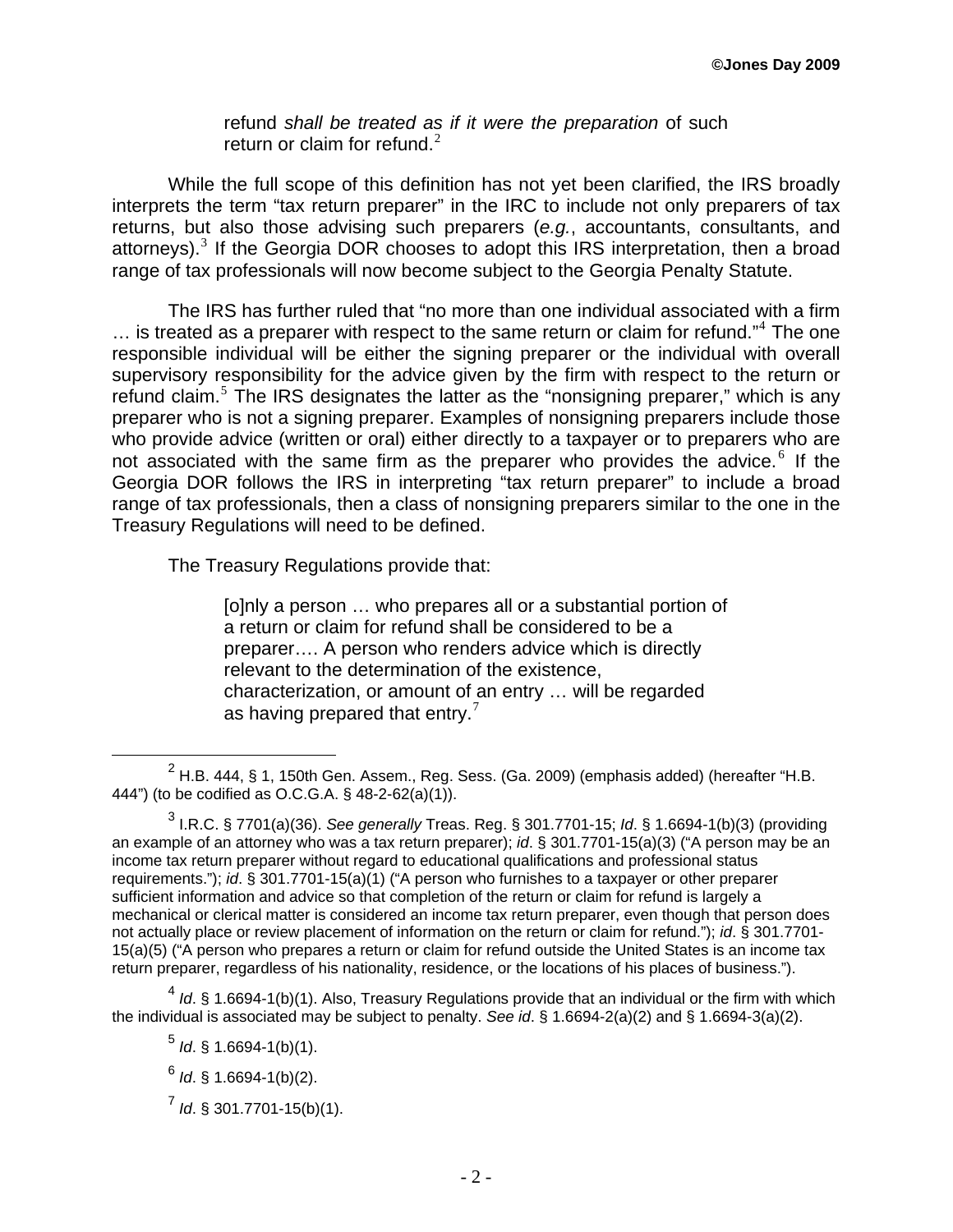Similarly, the Georgia Penalty Statute provides that "preparation of a *substantial portion* of a return or claim for refund shall be treated as if it were the preparation of such return or claim for refund." This "substantial portion" language provides the statutory support needed to impose penalties upon advisors for understatements of liability on the tax returns or refund claims on which they have participated.

It is unclear, however, whether the Georgia DOR will adopt a safe-harbor exemption for attorneys or advisors who prepare "a substantial portion of a return or claim for refund." In interpreting the phrase "substantial portion of a return or claim for refund," the IRS has created a *de minimis* safe harbor:

> [I]f the schedule, entry, or other portion of the return or claim for refund involves amounts of gross income, amounts of deductions, or amounts on the basis of which credits are determined which are— (i) Less than \$2,000; or (ii) Less than \$100,000, and also less than 20 percent of the gross income (or adjusted gross income if the taxpayer is an individual) … then the schedule … is not considered to be a substantial portion.<sup>[8](#page-2-0)</sup>

While the Georgia DOR has not expressly embraced or adopted the IRS's brightline safe harbor, its discretion should nevertheless be limited by the Statute's use of the words "*substantial portion*" of a return or refund claim.

### **II. WHAT ARE THE STANDARDS FOR IMPOSING PENALTIES FOR UNDERSTATING TAX LIABILITY?**

The Georgia Penalty Statute imposes a penalty for understating a taxpayer's liability on a tax return or refund claim, if any part of the understatement is due to: (1) an undisclosed position that has *no reasonable basis* or (2) *willful and reckless misconduct*. The Statute defines an "understatement of liability" as any "understatement of the *net* amount payable for a tax imposed … or an overstatement of the *net* amount creditable or refundable from such tax."[9](#page-2-1) The *cause* of the understatement is the only relevant factor in the Georgia Penalty Statute. There are no *de minimis* exceptions relating to the amounts of the understatement of liability.

# **A. "No Reasonable Basis" Penalty**

A tax return preparer may be subject to a penalty of up to \$500 for an understatement where:

> • The tax return preparer *knew or reasonably should have known* of the position;

<span id="page-2-0"></span><sup>8</sup> *Id*. § 301.7701-15(b)(2).

<span id="page-2-1"></span> $^{9}$  H.B. 444, § 1 (emphasis added) (to be codified as O.C.G.A. § 48-2-62(a)(2)).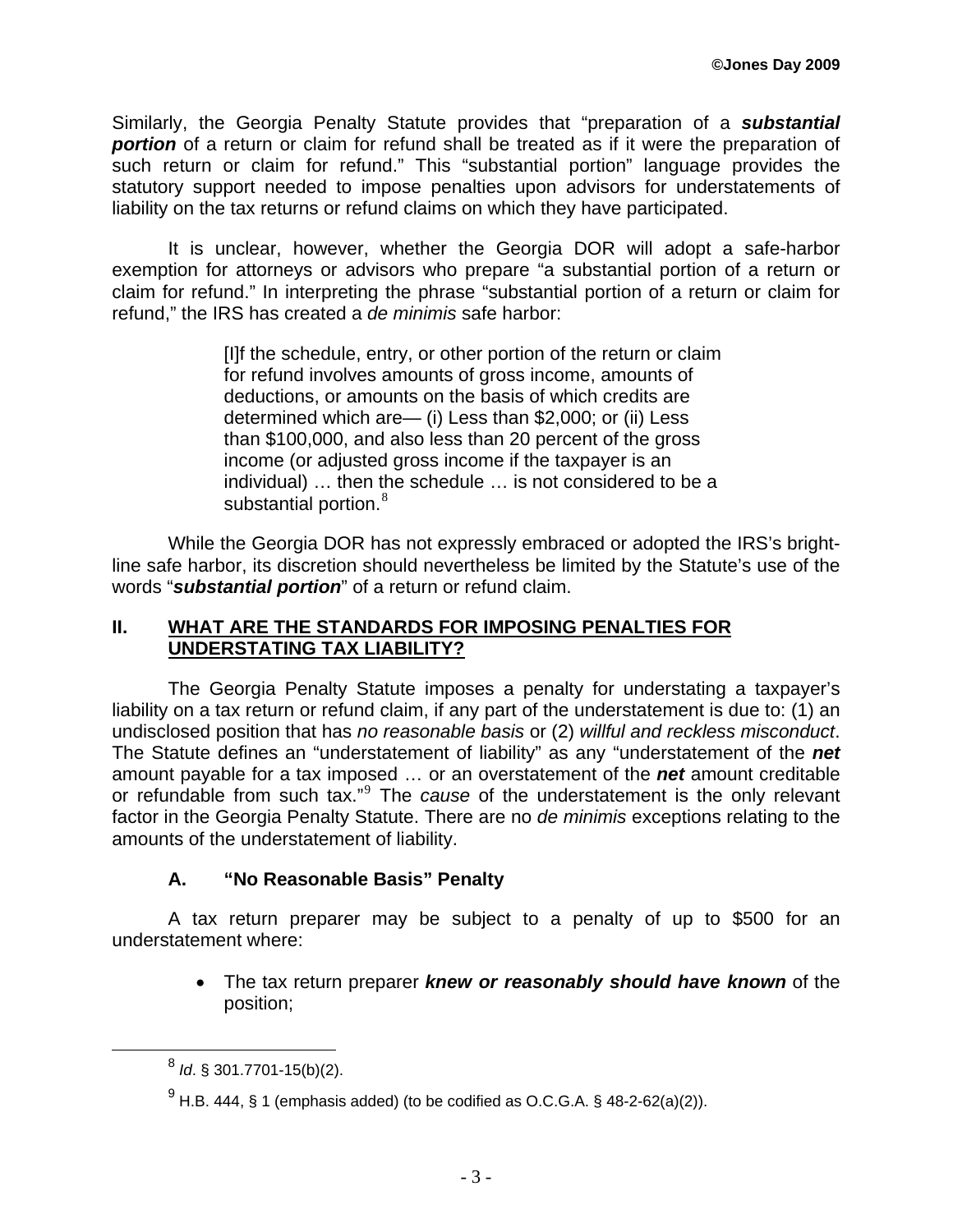- There was *not a reasonable basis* for the position; *and*
- The position was *frivolous or not adequately disclosed* in the return or claim for refund or in a statement attached to the return or claim for refund. $10$

This three-part test is different from the corresponding IRC penalty provision for asserting unreasonable positions.  $11$  Under the IRC penalty statute, a preparer is penalized for taking an unreasonable position if he knew or reasonably should have known of the position, and the position is either (1) *undisclosed and unsupported by*  "*substantial authority*," or (2) *disclosed but unsupported by a* "*reasonable basis*."[12](#page-3-2) The IRC penalty statute focuses on whether the preparer had sufficient legal support for taking the position (*e.g.*, substantial authority or reasonable basis).

Federal law provides that "substantial authority" is a higher standard to meet than a mere "reasonable basis." The Treasury Regulations provide that "[t]here is substantial authority for the tax treatment of an item only if *the weight of the authorities supporting the treatment is substantial in relation to the weight of authorities supporting contrary treatment*."[13](#page-3-3)

Under the Georgia Penalty Statute, if an undisclosed position (known or should have been known) results in an understatement of liability, then to avoid the imposition of penalty, the tax return preparer must be able to show that the position had a reasonable basis. While the Statute does not expressly define what is or is not a "reasonable basis," the IRS provides the following guidance:

> The reasonable basis standard is not satisfied by a return position that is merely arguable or that is merely a colorable claim. If a return position is reasonably based on *one* or more of the *authorities* set forth … (taking into account the *relevance* and *persuasiveness* of the authorities, and subsequent developments), the return position will generally satisfy the reasonable basis standard even though it may not satisfy the substantial authority standard.<sup>[14](#page-3-4)</sup>

<span id="page-3-0"></span>In the same session in which H.B. 444 was passed, the Georgia General Assembly passed House Bill 441, which provides for the penalizing of *taxpayers* for

<sup>10</sup> *Id*. § 1 (emphasis added) (to be codified as O.C.G.A. § 48-2-62(b)(1) - (2)).

<span id="page-3-1"></span><sup>11</sup> *See* I.R.C. § 6694(a).

<span id="page-3-2"></span><sup>12</sup> *Id*.

<span id="page-3-3"></span><sup>&</sup>lt;sup>13</sup> Treas. Reg. § 1.6662-3(d)(3) (emphasis added).

<span id="page-3-4"></span><sup>14</sup> *Id*. § 1.6662-3(b)(3) (emphasis added).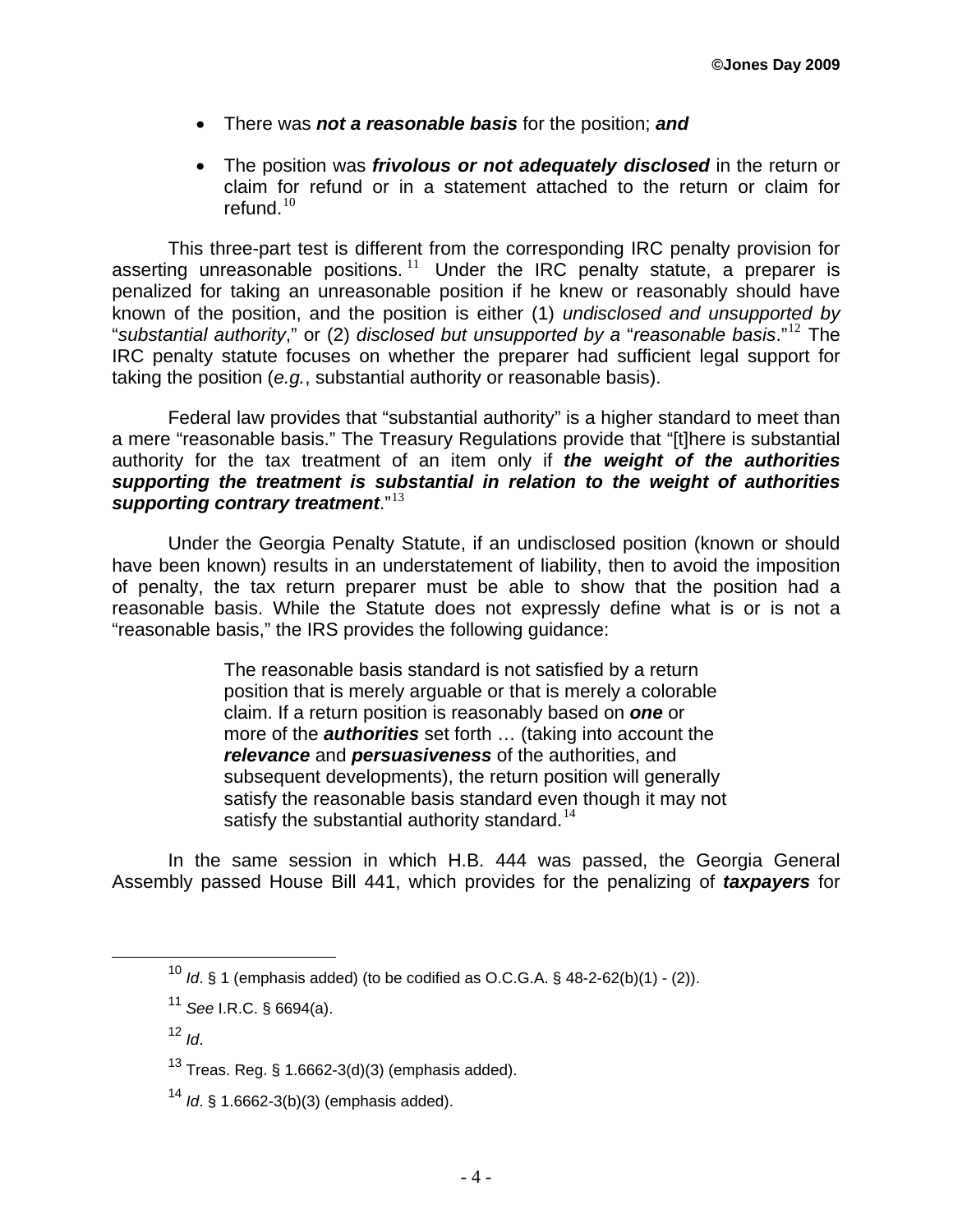certain refund claims for which there is no reasonable basis.<sup>[15](#page-4-0)</sup> In H.B. 441, the term "reasonable basis" is defined to mean:

> a position that is reasonably based on *one* or more of the following authorities: applicable provisions of this title and other statutory provisions; proposed and adopted regulations construing such statutes; court cases; official opinions of the Attorney General; and letter rulings, policy statements, informational bulletins, and other administrative pronouncements published by the commissioner.<sup>[16](#page-4-1)</sup>

Thus, in contrast to the IRS's "substantial authority" standard, it seems Georgia's "reasonable basis" standard can be satisfied with only one relevant authority.  $17$ Accordingly, a preparer can be penalized under the IRC for taking undisclosed positions that are not supported by "substantial authority," while at the same time avoiding penalties under the Georgia Penalty Statute for asserting the same positions because there was at least one supporting authority.

Under the Georgia Penalty Statute, disclosing the tax position should generally insulate a preparer from a penalty, even when there is no reasonable basis for the position. A position is adequately disclosed if it is stated in the return or in a disclosure statement filed with the return. If a preparer is only advising on a tax position (*e.g.*, an attorney providing advice that is a substantial portion of the return), then Treasury Regulations will be the best source for understanding when a position has been adequately disclosed.<sup>[18](#page-4-3)</sup> Until the Georgia DOR provides its own guidance on this issue, tax advisors (nonsigning preparers) need to be aware of their potential exposure to penalties for advising on any positions taken on a return or refund claim that are arguably not supported by a reasonable basis and not adequately disclosed. Also, for now, it is advisable that a tax advisor/preparer maintain proper documentation reflecting

<sup>&</sup>lt;sup>15</sup> H.B. 441, § 1, 150th Gen. Assem., Reg. Sess. (Ga. 2009) (hereafter "H.B. 441").

<sup>16</sup> *Id*. § 1 (emphasis added) (to be codified as O.C.G.A. § 48-2-35.1(c)(1)(E)).

<span id="page-4-2"></span><span id="page-4-1"></span><span id="page-4-0"></span><sup>&</sup>lt;sup>17</sup> Treasury Regulations provide that the following are types of "authority": applicable provisions of the Internal Revenue Code and other statutory provisions; proposed, temporary, and final regulations construing such statutes; revenue rulings and revenue procedures; court cases; congressional intent as reflected in committee reports, joint explanatory statements of managers included in conference committee reports, and floor statements made prior to enactment by one of a bill's managers. *See id*. § 1.6662-4(d)(3)(iii).

<span id="page-4-3"></span><sup>18</sup> *Id*. § 1.6694-2(d)(3)(i) ("In the case of a signing tax return preparer … disclosure of a position … for which there is a reasonable basis … is adequate if the tax return preparer meets any of the following standards: (A) … [D]isclosure on a properly completed and filed Form 8275, 'Disclosure Statement,' or Form 8275-R, 'Regulation Disclosure Statement,' as appropriate, or on the tax return …; or (B) … The tax return preparer provides the taxpayer with the prepared tax return that includes the disclosure."); *id*. § 1.6694-2(d)(3)(ii) ("In the case of a nonsigning tax return preparer … disclosure of a position … that satisfies the reasonable basis standard … is adequate if the position is disclosed in accordance with … disclosure on a properly completed and filed Form 8275 or Form 8275-R, as applicable, or on the return.").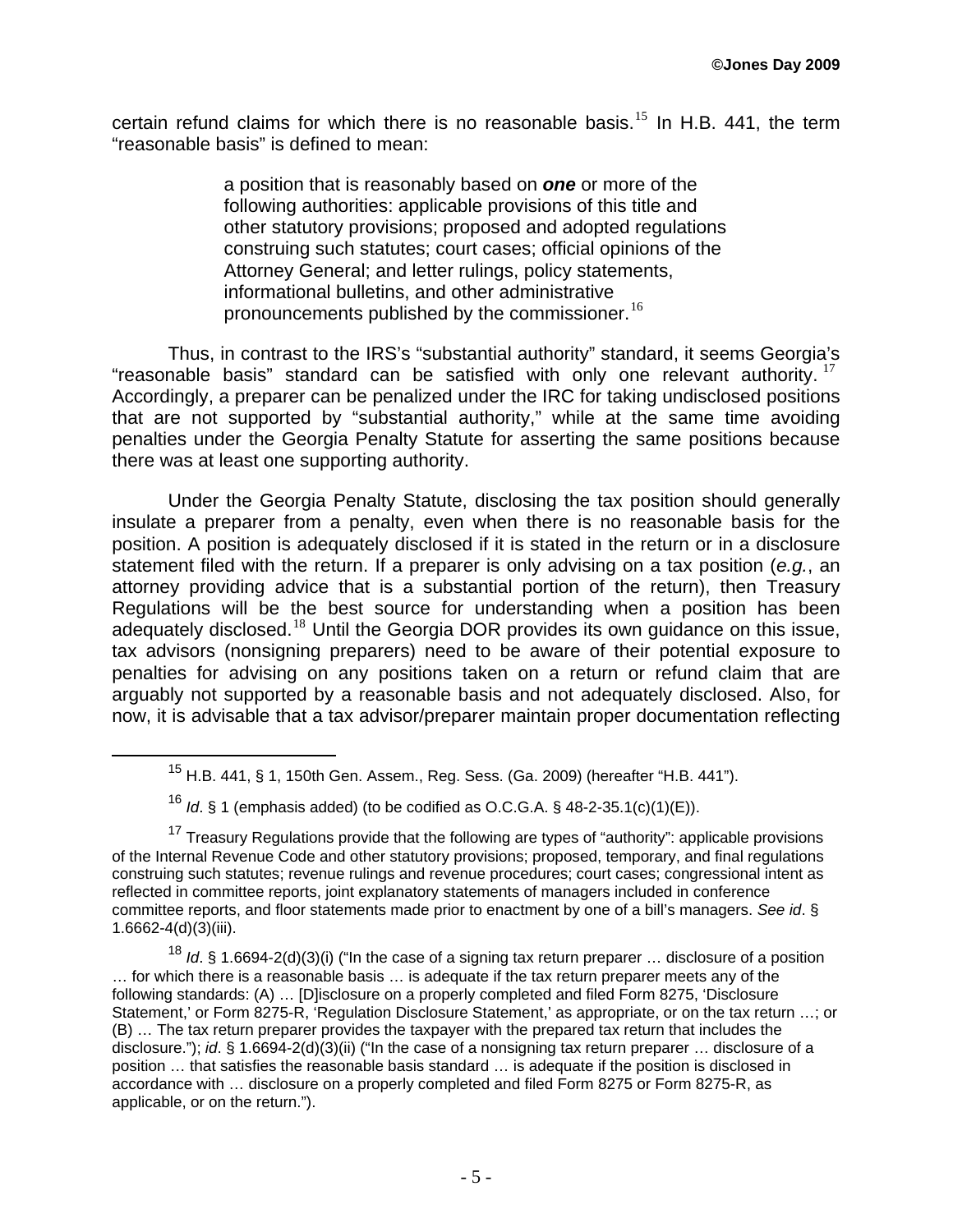what the taxpayer or other preparer was advised of regarding potential penalties and the standards for disclosing the tax position.<sup>[19](#page-5-0)</sup>

While disclosures seem to create a safe harbor under the Georgia Penalty Statute, it should be noted that even a disclosed position can still result in a penalty if the position is deemed to be frivolous. While the Statute does not define the term "frivolous," the Treasury Regulations define "frivolous" as being "patently improper. $"^{20}$  $"^{20}$  $"^{20}$  It will be interesting to see how the Georgia DOR distinguishes between a "frivolous" position and "willful and reckless" misconduct (which, as discussed below, provides a more severe penalty). The overlapping of these two standards may be one reason why the IRC no longer uses the "frivolous" standard for its penalty statute. $21$ 

A tax return preparer may not be subject to the Georgia Penalty Statute for understating liability if he can show that there was a reasonable cause for the understatement and that he acted in good faith. $^{22}$  $^{22}$  $^{22}$  Factors considered by the IRS when determining whether reasonable cause and good faith exist include:

- (1) The nature of the error causing the understatement;
- (2) The preparer's frequency of errors;
- (3) The materiality of his errors;
- (4) The preparer's normal office practice;
- (5) His reliance on advice of others; and
- (6) His reliance on generally accepted administrative or industry practice. $^{23}$  $^{23}$  $^{23}$

The Treasury Regulations also provide that "the preparer generally may rely in good faith without verification upon information furnished by the taxpayer. Thus, the preparer is not required to audit, examine or review books and records, business operations, or documents or other evidence in order to verify independently the taxpayer's information."[24](#page-5-5) Accordingly, a preparer's errors resulting from good-faith reliance on the taxpayer's work papers should not result in a penalty.

#### **B. Willful and Reckless Misconduct Penalty**

The Georgia Penalty Statute imposes harsher sanctions when an understatement is deemed to be willful and reckless. Thus, a tax return preparer will be

<sup>19</sup> *Id*. § 1.6694-2(d)(3)(ii)(A) and (B).

<sup>20</sup> *Id*. § 1.6694-2(c)(2) (in effect during 2007); *see also id*. § 1.6662-3(b)(3).

<span id="page-5-5"></span><span id="page-5-4"></span><span id="page-5-3"></span><span id="page-5-2"></span><span id="page-5-1"></span><span id="page-5-0"></span><sup>&</sup>lt;sup>21</sup> While I.R.C. Section 6694 previously used a "frivolous" standard under the unreasonable position penalty, the amended statute removed the "frivolous" test.

<sup>&</sup>lt;sup>22</sup> H.B. 444, § 1 (to be codified as O.C.G.A. § 48-2-62(b)(3)).

 $^{23}$  Treas. Reg. § 1.6694-2(e).

<sup>24</sup> *Id*. § 1.6694-1(e).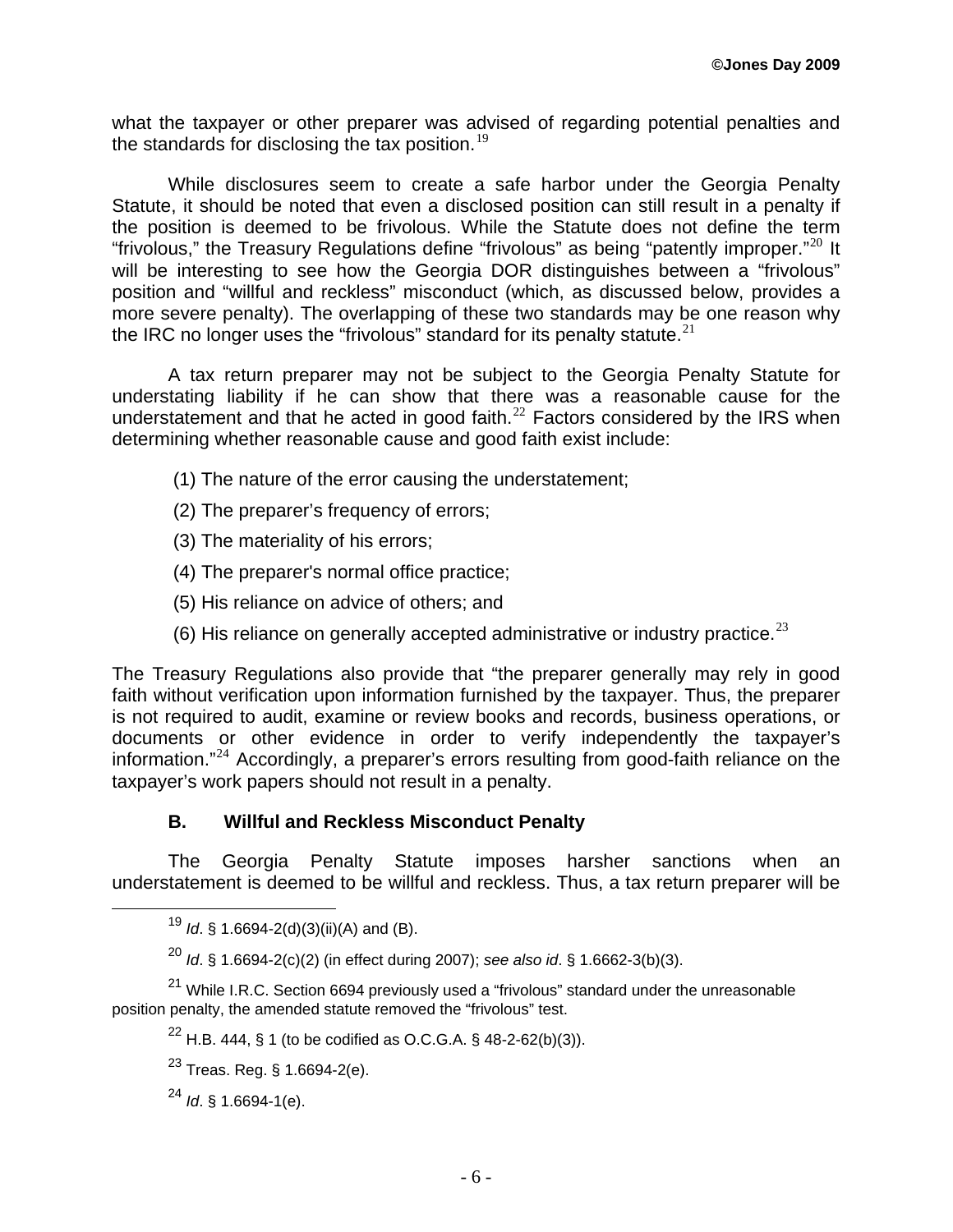subject to a penalty of the greater of \$5,000 or 50 percent of the income derived from an understatement of liability that is caused by a "(1) willful attempt in any manner to understate the liability for tax on the return or claim for refund; *and* (2) reckless or intentional disregard of the law."<sup>[25](#page-6-0)</sup> The use of the conjunction "and" as opposed to the disjunction "or" distinguishes the Georgia Penalty Statute from the willful or reckless conduct penalty provisions of the IRC.<sup>[26](#page-6-1)</sup> The Treasury Regulations describe "willful" behavior as "an attempt wrongfully to reduce the tax liability of the taxpayer."<sup>[27](#page-6-2)</sup> The IRS bears the burden of proof on this issue and needs to show clear evidence to properly impose a penalty for a willful attempt to understate liability. $^{28}$  $^{28}$  $^{28}$ 

Treasury Regulations further provide that a "preparer is considered to have recklessly or intentionally disregarded a rule or regulation if the preparer takes a position on the return or claim for refund that is contrary to a rule or regulation … and the preparer knows of, or is reckless in not knowing of, the rule or regulation."<sup>[29](#page-6-4)</sup> Unlike the IRS's burden to prove "willful" behavior when assessing an enhanced penalty, the Treasury Regulations provide that the preparer bears the burden of proving that he did *not* recklessly or intentionally disregard a rule or regulation.<sup>[30](#page-6-5)</sup> Thus, there is no presumption of innocence, and the IRS can avoid its burden of proving "willful" behavior simply by assessing an enhanced penalty for reckless or intentional disregard of a rule or regulation. In contrast, the use of the word "and" in the Georgia Penalty Statute appears to impose a two-part test on the Georgia DOR, which will always bear some burden of proof when assessing a penalty for willful and reckless misconduct.

#### **III. WHAT OTHER PENALTIES CAN BE IMPOSED?**

A tax return preparer will be subject to a \$50 penalty for failing to sign a return or refund claim that requires the preparer's signature.<sup>[31](#page-6-6)</sup> However, if it is shown that (1) such failure is due to reasonable cause and not due to willful neglect, or (2) the practice of not signing is an accepted industry standard, then no penalty will be assessed. $32$ Conformity with accepted industry standards is an exception unique to the Georgia Penalty Statute—not found in the IRC or Treasury Regulations.

- <sup>28</sup> *Id*. § 1.6694-3(h).
- <sup>29</sup> *Id*. § 1.6694-3(c)(1).
- <sup>30</sup> *Id*. § 1.6694-3(h).

 $31$  H.B. 444, § 1 (to be codified as O.C.G.A. § 48-2-62(e)(1)).

<span id="page-6-7"></span><span id="page-6-6"></span><span id="page-6-5"></span><span id="page-6-4"></span><span id="page-6-3"></span><sup>32</sup> *Id*. § 1 (to be codified as O.C.G.A. § 48-2-62(e)(1)). The Treasury Regulations provide the following regarding reasonable cause: "If the tax return preparer asserts reasonable cause for failure to sign, the IRS will require a written statement to substantiate the tax return preparer's claim of reasonable cause. For purposes of this paragraph (b), reasonable cause is a cause that arises despite ordinary care and prudence exercised by the individual tax return preparer." Treas. Reg. § 1.6695-1(b)(3).

<span id="page-6-0"></span><sup>&</sup>lt;sup>25</sup> H.B. 444, § 1 (emphasis added) (to be codified as O.C.G.A. § 48-2-62(c)).

<span id="page-6-1"></span> $^{26}$  I.R.C. § 6694(b)(2).

<span id="page-6-2"></span><sup>27</sup> Treas. Reg. § 1.6694-3(b).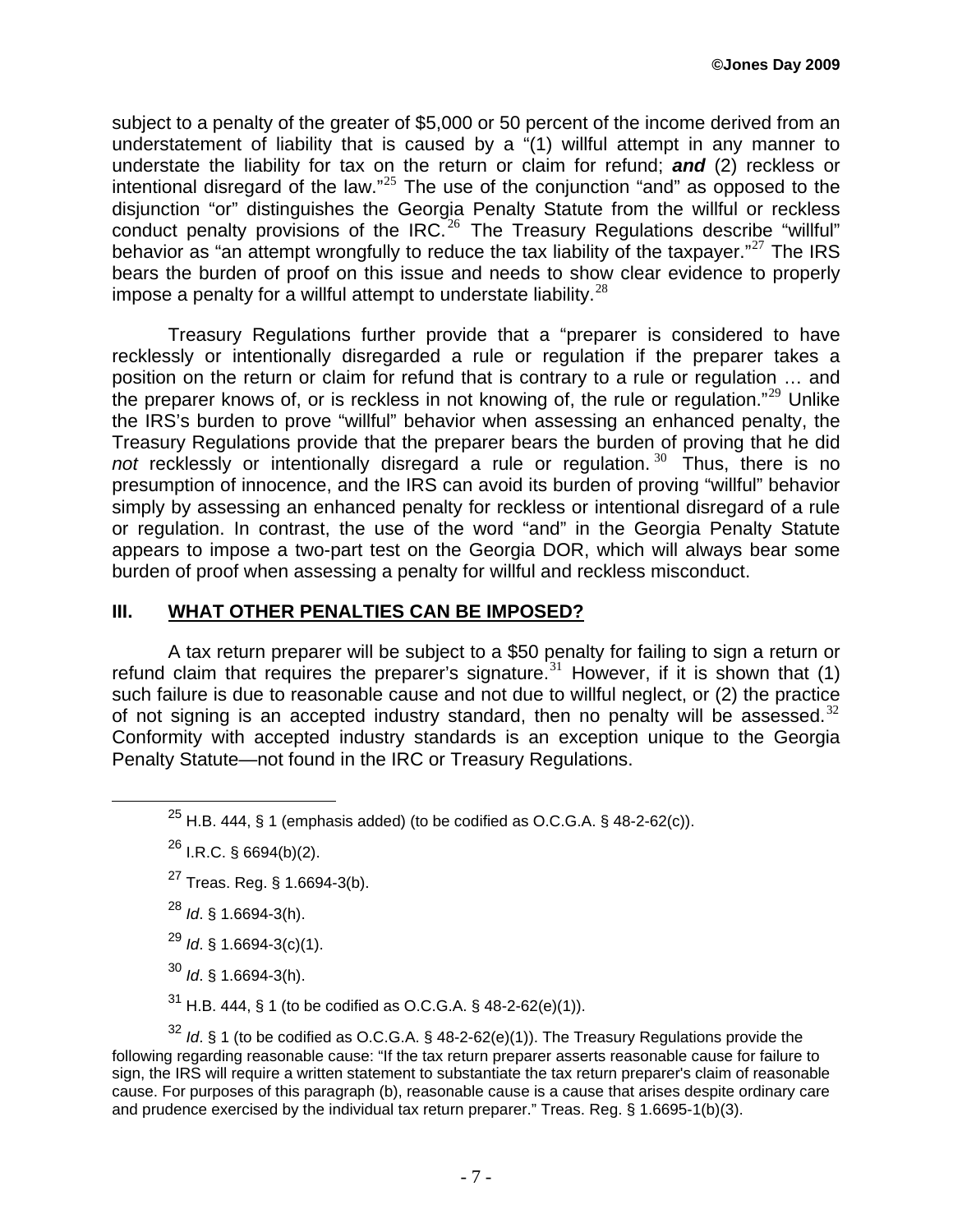A tax return preparer will also be subject to a \$50 penalty if he fails to furnish the preparer's identifying number on the return or refund claim.<sup>[33](#page-7-0)</sup> However, if it is shown that (1) such failure is due to reasonable cause and not due to willful neglect, or (2) the practice of not providing an identifying number is an accepted industry standard, then no penalty will be assessed. $34$ 

Lastly, a tax return preparer will be subject to a \$500 penalty for any fraudulent endorsement of a check made for the taxes imposed under Chapter 7 (Georgia Income Tax), 7A (Tax Credits), or 8 (Sales and Use Tax) of title 48 of the Georgia Code.<sup>[35](#page-7-2)</sup>

#### **IV. INJUNCTIONS OF TAX PREPARERS**

The Georgia Penalty Statute also authorizes the Georgia DOR to seek an injunction decree against a tax return preparer who has violated any section of the Georgia Penalty Statute:

> A civil action in the name of the State of Georgia may be commenced at the request of the commissioner to *enjoin any tax return preparer or an employer* having knowledge of an employee tax return preparer who is doing business in this state and engaging in conduct described in this subsection *from further engaging in preparing tax returns*. [36](#page-7-3)

Presumably this injunction would bar the offender from preparing only *Georgia* tax returns and claims for refunds, since "tax return preparer" is defined as preparing certain Georgia returns and refund claims. Unlike the Georgia Penalty Statute, the IRC provides first for an enjoinment of specific misconduct, instead of the complete prohibition of tax return preparation.<sup>[37](#page-7-4)</sup>

The Georgia Penalty Statute also allows the enjoining of the employer of a tax return preparer when the employer has knowledge of the preparer's misconduct. It is

<span id="page-7-2"></span><sup>35</sup>*Id*. § 1 (to be codified as O.C.G.A. § 48-2-62 (e)(3)). The exception to the fraudulent endorsement penalty is a "deposit by a bank … of the full amount of the check in the taxpayer's account in such bank for the benefit of the taxpayer." *Id.*

<span id="page-7-4"></span><span id="page-7-3"></span><sup>36</sup> *Id*. § 1 (to be codified as O.C.G.A. § 48-2-62 (f)(1)). An action can be brought in Superior Court of the county of (1) the tax preparer's residence or (2) the tax preparer's principal place of business or (3) in which the taxpayer for whose tax return the action is brought resides. *Id.*

 $37$  I.R.C. § 7407(b).

 $33$  H.B. 444, § 1 (to be codified as O.C.G.A. § 48-2-62(e)(2)(A)).

<span id="page-7-1"></span><span id="page-7-0"></span><sup>34</sup> *Id*. § 1 (to be codified as O.C.G.A. § 48-2-62 (e)(2)(A)). The exception actually provides the following: "*unless it is shown that such failure*: (i) Is due to reasonable cause and not due to willful neglect; or (ii) *Failed to conform to accepted industry standards*." *Id.* (emphasis added). The latter part seems to have a typo and presumably should be the same "industry standards" exception as the one contained in the failure-to-sign provision.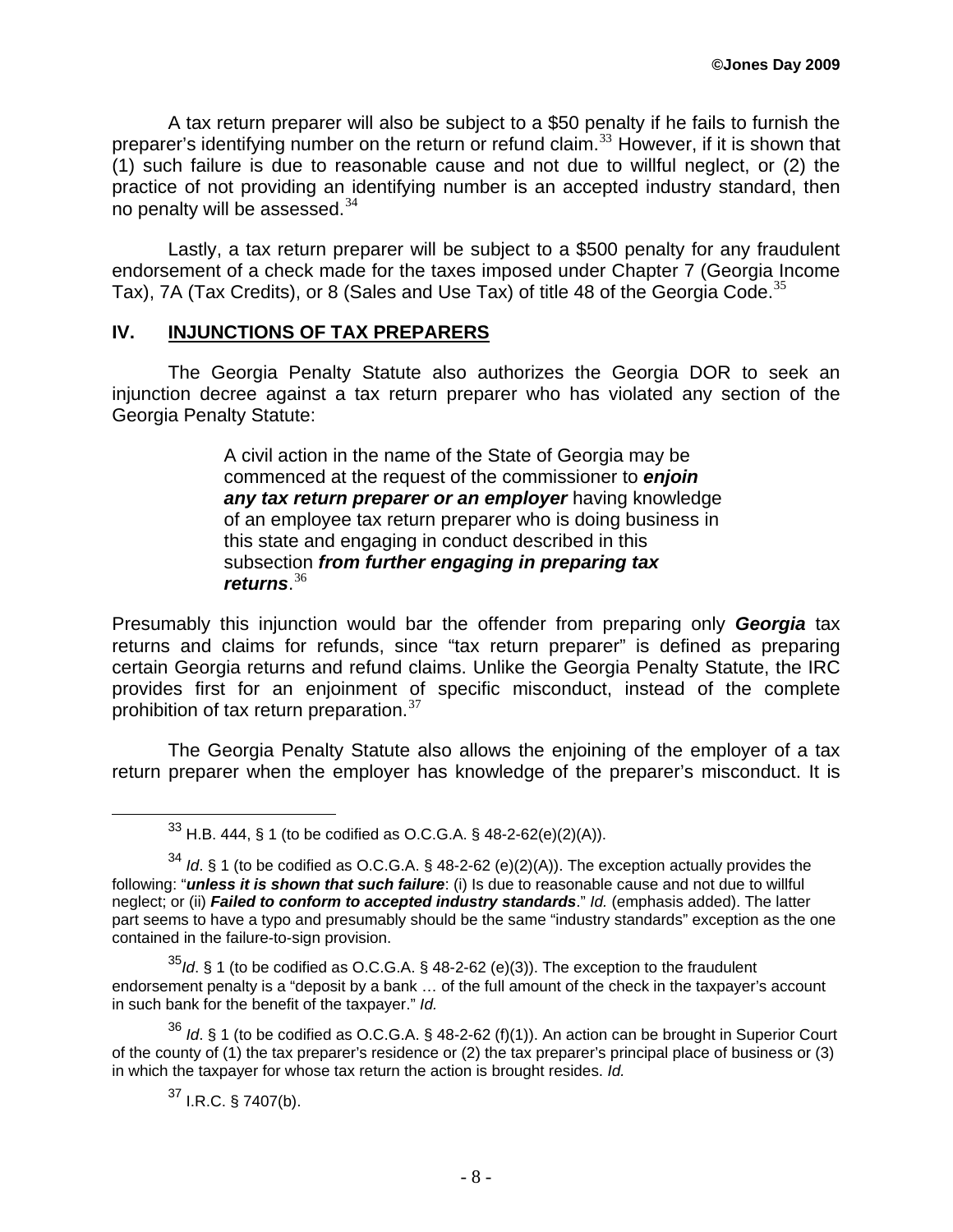unclear from the Statute's language whether an employer's injunction is limited to the one tax return preparer responsible for the understatement of liability or whether the entire firm (no matter the size) could be barred from preparing Georgia tax returns and refund claims. The IRC penalty statute does not authorize the IRS to enjoin employers of tax return preparers.

In order for a tax return preparer to be subject to an injunction under the Georgia Penalty Statute, a court must find that the preparer: "(A) *Engaged in any pattern of conduct subject to civil penalty* under subsection (b) [no reasonable-basis position], (c) [willful and reckless misconduct], or (e) [other penalties] of this Code section; *or* (B) *Guaranteed the payment of any tax refund or the allowance of any tax credit.***"<sup>[38](#page-8-0)</sup> In** contrast, the IRC requires a court also to find that an injunction is necessary to prevent the recurrence of such conduct. The phrase "pattern of conduct subject to civil penalty" set out in the Georgia Penalty Statute appears to require multiple transgressions by a tax return preparer before the Georgia DOR can seek an injunction. However, there is no express language in the Georgia Penalty Statute that requires a court, as a precondition to granting injunctive relief, to find that an injunction is necessary to stop future misconduct.

# **V. ADMINISTRATION**

The Georgia Penalty Statute provides that "[a]ny claim for refund of any penalty paid under this Code section shall be filed in accordance with rules and regulations promulgated by the commissioner."  $39$  The Statute also provides that "[e]xcept as otherwise provided by this Code section, proceedings to assess, collect, or seek a refund of any penalty imposed under this Code section shall be conducted in the same manner and subject to the same rights of appeal as assessments, collections, and claims for refund of the related taxes." [40](#page-8-2) Since the Georgia DOR has not yet promulgated rules and regulations for the Georgia Penalty Statute, the same procedures that apply to an appeal of a tax assessment should apply to any appeal of a penalty assessment. $41$ 

Payment or posting of a bond may not be required to have an independent appeal. There are several alternatives to contesting a matter without paying the tax. Payment of tax can be avoided in an appeal directly to a superior court under the Georgia Code, Section 48-2-59, if a taxpayer (1) owns real estate within the state equal

 $38$  H.B. 444, § 1 (emphasis added) (to be codified as O.C.G.A. § 48-2-62(f)(2)).

<span id="page-8-2"></span><span id="page-8-1"></span><span id="page-8-0"></span> $^{39}$  H.B. 444, § 1 (to be codified as O.C.G.A. § 48-2-62(g)). Any penalty under subsection (b) [no reasonable basis position] or (e) [other penalties] must be assessed within three years of the filing of the return or claim for refund. *Id*. There is no statute of limitation for the assessment of penalties under subsection (c) [willful and reckless misconduct]. *Id*. A claim for refund of any penalty must be filed within three years of the time the penalty was paid. *Id*.

<sup>40</sup> *Id*. § 1 (to be codified as O.C.G.A. § 48-2-62(h)).

<span id="page-8-3"></span><sup>41</sup> *Id*.